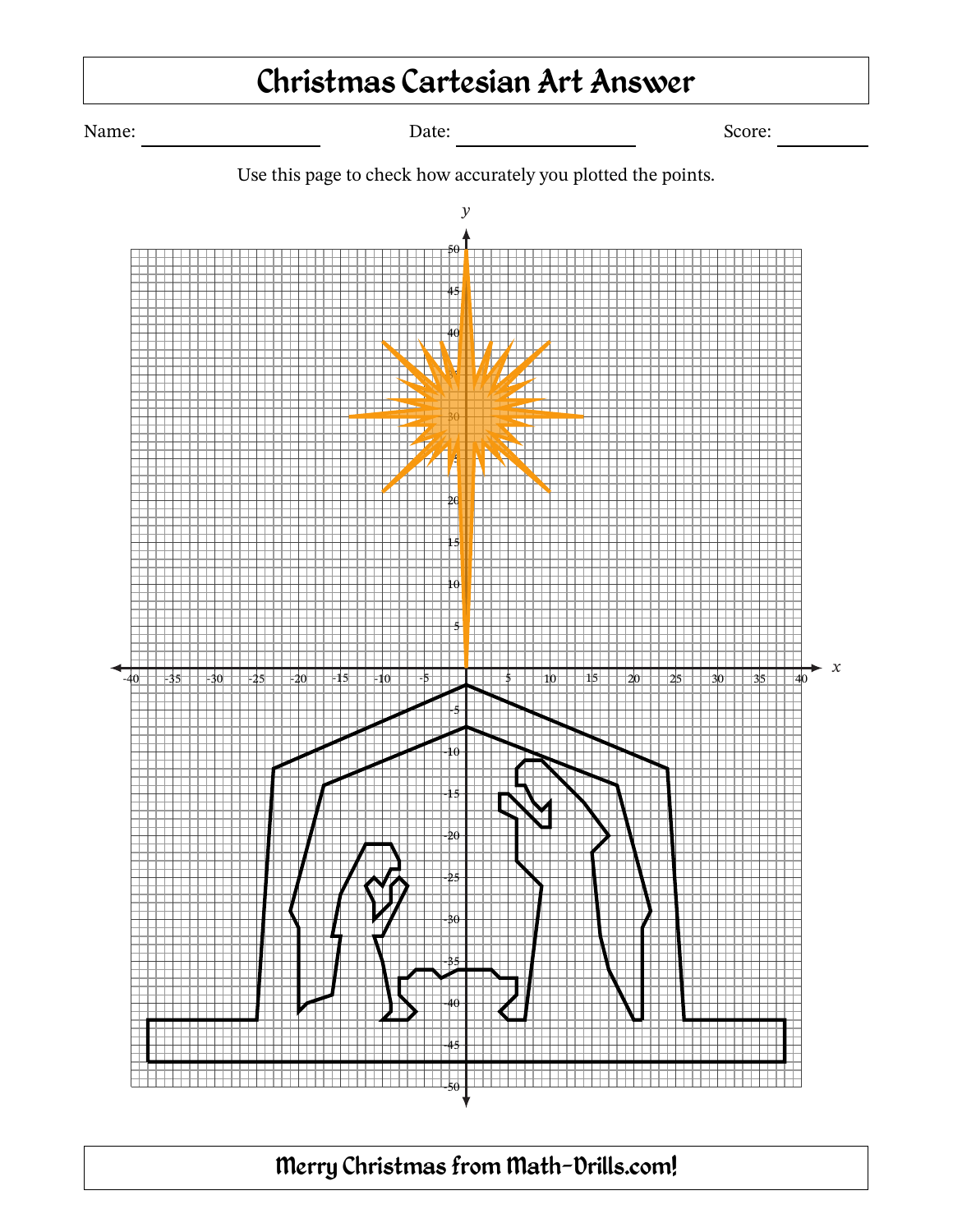## Christmas Cartesian Art Coordinates

| Name:<br>Date: | Score: |
|----------------|--------|
|----------------|--------|

Plot the coordinate points on this page on a coordinate grid to discover the picture. Join the points in order with line segments. Use the color shown for best results.

Line 1 {black}: (21,-42), (20,-42), (19,-40), (17,-36), (16,-32), (15,-22), (17,-20), (14,-16), (10,-12), (9,-11),  $(7,-11)$ ,  $(6,-12)$ ,  $(6,-14)$ ,  $(7,-14)$ ,  $(8,-16)$ ,  $(9,-17)$ ,  $(10,-16)$ ,  $(10,-19)$ ,  $(9,-19)$ ,  $(6,-16)$ ,  $(5,-15)$ ,  $(4,-15)$ ,  $(4,-17)$ ,  $(6,18)$ ,  $(6,23)$ ,  $(9,26)$ ,  $(7,42)$ ,  $(5,42)$ ,  $(4,41)$ ,  $(6,39)$ ,  $(6,37)$ ,  $(4,37)$ ,  $(3,36)$ ,  $(-1,36)$ ,  $(-3,37)$ ,  $(-4,36)$ ,  $(-6,-36), (-7,-37), (-8,-37), (-8,-39), (-6,-41), (-7,-42), (-10,-42), (-9,-41), (-9,-40), (-10,-35), (-11,-32), (-10,-32),$ (-7,-26), (-8,-25), (-9,-26), (-9,-28), (-11,-30), (-11,-28), (-12,-26), (-11,-25), (-10,-26), (-9,-24), (-8,-24),  $(-8,-23), (-9,-21), (-12,-21), (-15,-27), (-16,-32), (-15,-32), (-16,-39), (-19,-40), (-20,-41), (-20,-31), (-21,-29),$  $(17,-14)$ ,  $(0,-7)$ ,  $(18,-14)$ ,  $(22,-29)$ ,  $(21,-31)$ ,  $(21,-42)$ 

Line 2 {black}: (-38,-47), (-38,-42), (-25,-42), (-23,-12), (0,-2), (24,-12), (26,-42), (38,-42), (38,-47), (-38,-47)

Line 3 {Dark Yellow or Orange}: (1,27), (2,24), (2,27), (4,25), (3,27), (10,21), (3,28), (6,27), (4,29), (7,29), (4,30), (14,30), (4,31), (8,32), (4,32), (7,34), (4,33), (10,39), (3,33), (5,38), (2,34), (3,39), (1,34), (0,50),  $(-1,34)$ ,  $(-3,39)$ ,  $(-2,34)$ ,  $(-5,38)$ ,  $(-3,33)$ ,  $(-10,39)$ ,  $(-4,33)$ ,  $(-7,34)$ ,  $(-4,32)$ ,  $(-8,32)$ ,  $(-4,31)$ ,  $(-14,30)$ ,  $(-4,30)$ , (-7,29), (-4,29), (-6,27), (-3,28), (-10,21), (-3,27), (-4,25), (-2,27), (-2,24), (-1,27), (0,0), (1,27)